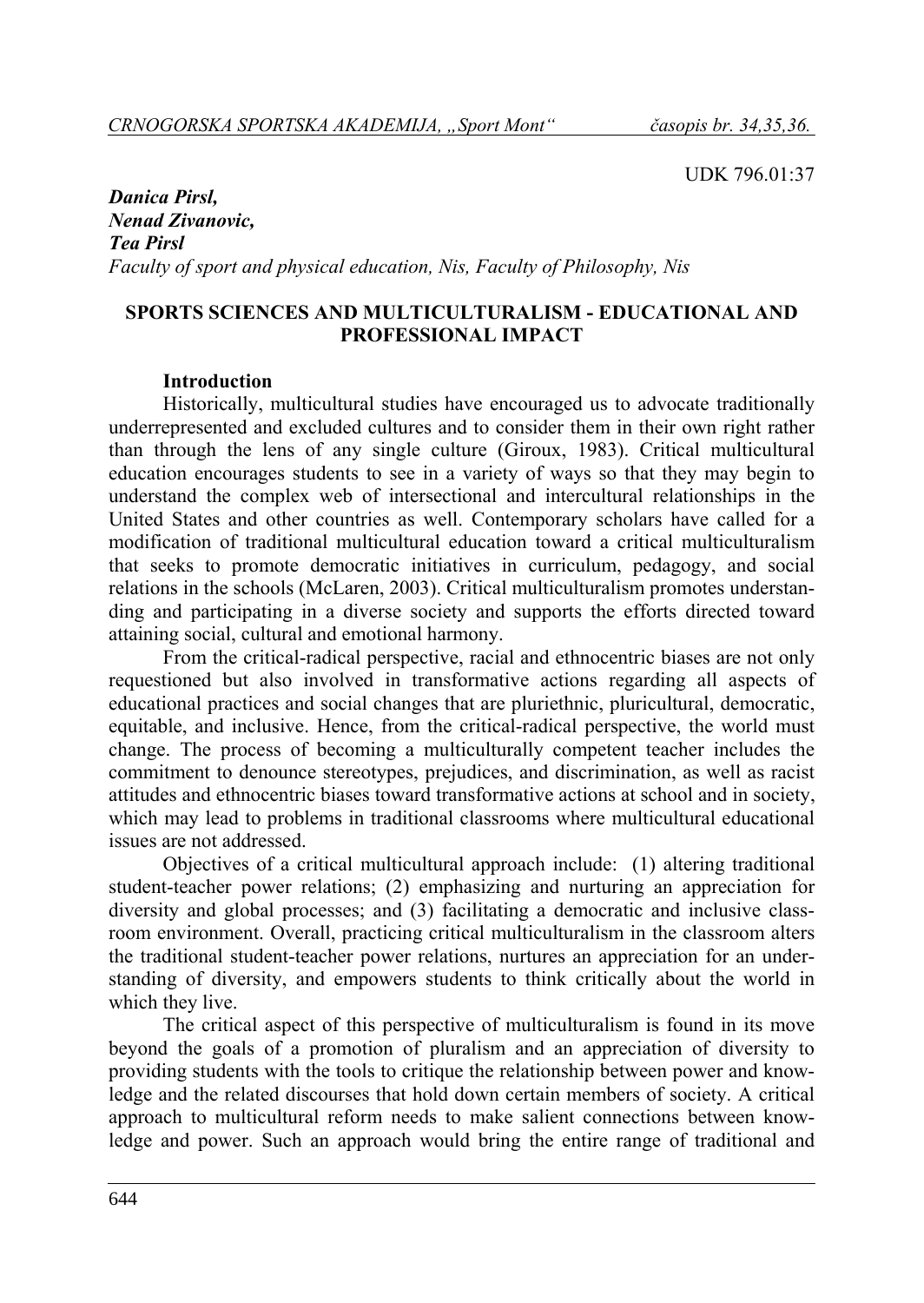contemporary arrangements within schools, and between schools and communities, into focus for reexamination with a view toward transformation. Thus, in both theory and practice, the ideas of critical pedagogy are a part of critical multiculturalism (McLaren, 2003).

# **Critical pedagogy**

Critical pedagogy is concerned with the use of power in the teaching and learning dynamic, such as what knowledge is produced and by whom it is selected. It is also concerned with ways to provide students with means to resist oppression, improve their lives, and strengthen the democratic process for everyone, thus insuring progressive social change and social justice. According to McLaren (2003), critical pedagogy is concerned with a critique of society, around issues of power and developing students' critical abilities to work toward the transformation of society. McLaren also suggests that critical pedagogy focuses on the relationship between educational ideas, policies, practices, and larger oppressive political and ideological perspectives. Teachers using this approach engage students in critical questioning of their own beliefs and assumptions (deMarrais & LeCompte, 1992). Since Freire's revolutionary work Pedagogy of the Oppressed (1970), radical (critical/feminist/multicultural) educators have endeavored to change the face of education by democratizing the student-teacher power relations into a more emancipatory form and by including the work and experiences of previously under- or unrepresented groups (Giroux, 1988a). McLaren (1994) elaborates on the concept of critical pedagogy that "should conceive of reality most importantly classroom reality—as a multiplicity of social relations, embodied metaphors, and social structures which cohere and contradict, some of them oppressive and some of them liberating" (p. 201).

Perceiving the classroom reality in this way creates an avenue for each individual teacher to address how his or her "self" potentially becomes an embodied metaphor in the course of teacher-student interactions. In terms of implementation, Grossberg's (1994) model of a progressive pedagogical project is outlined below: 1. Hierarchical pedagogical. A practice that assumes the teacher already understands the truth to be imparted to the students. 2. Dialogic practice. 3. Praxical pedagogy. According to Grossberg, praxical pedagogy "attempts to offer people the skills that would enable them to understand and intervene into their own history" (1994, p. 17).

In the area of allied health care providers charged with the prevention, recognition, management, treatment, and rehabilitation of injury and illness in the physically active, we must become skilled clinical practitioners. This ability includes, among other things, the possession of expert psychomotor skills and their interpretation, as well as the ability to expertly analyze and synthesize the various clinical abnormalities and dysfunctions common to active people. Development of the latter skill, the ability to recognize case-pattern presentations, requires a certain level of intellectual, clinical, and scientific maturity. As such, one of the central tenets of athletic training education should be to demonstrate and foster this higher-level thinking ability in all of our students.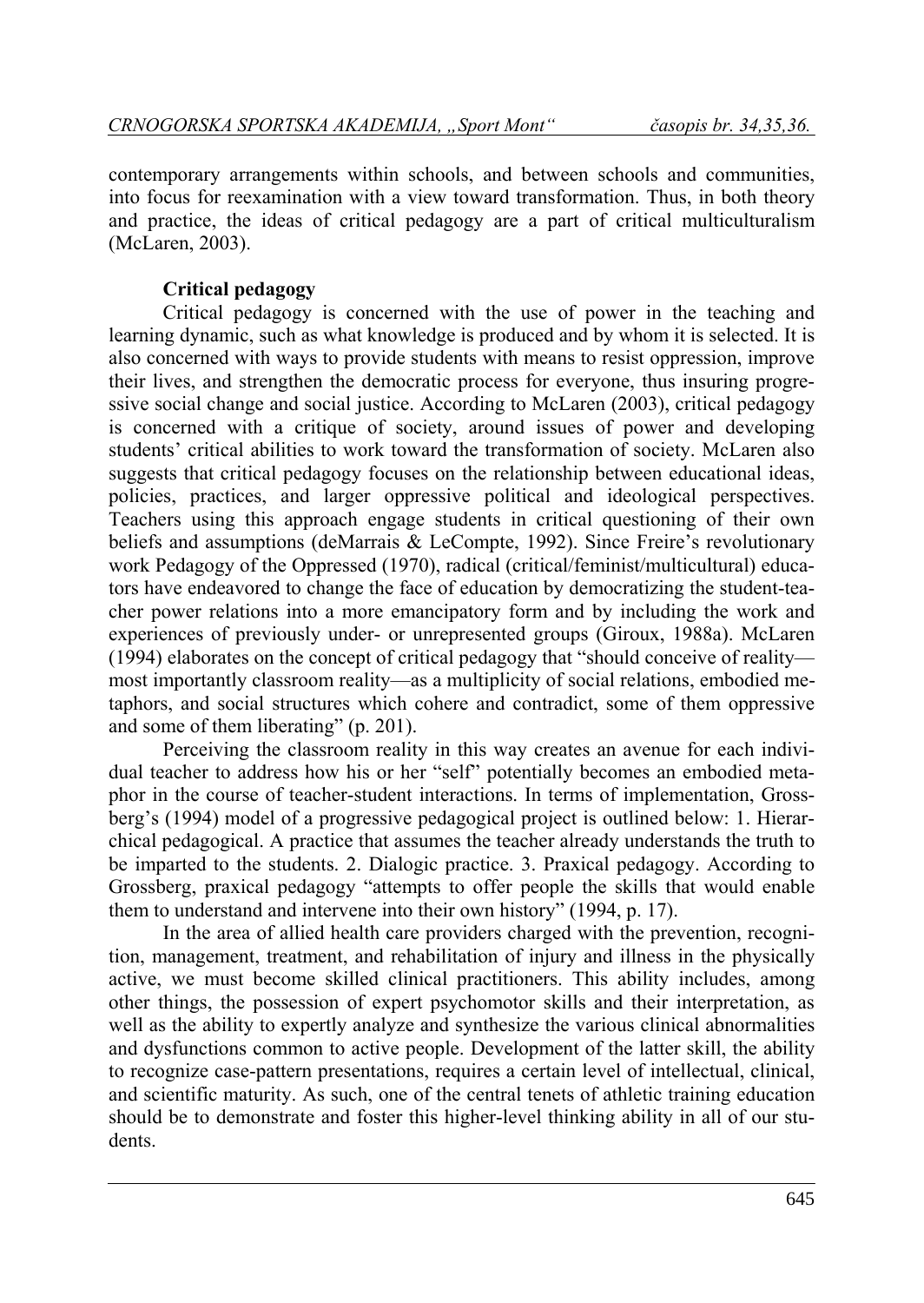Kogler presented an interesting argument for diversifying the curriculum, one that parallels the goals and intellectual challenges of allied health education. In this unique and fascinating endorsement of diversity education, he argued that a diversified curriculum has a positive impact on students, institutions, and the society at large and that our increasingly diverse society requires our educated professionals and leaders to be critically aware of the connection between social problems and race, class, sex, and other forms of diversity. Combining the pedagogy and practice of multicultural education with recent developments and insights in cognitive science and the philosophy of the mind in a very coherent manner, Kogler suggested that multicultural education advances cognitive capabilities in students. This enhanced cognitive ability enables students to genuinely understand different cultural perspectives, to develop a reflexive understanding of themselves, and to represent structures shared by individuals in different experiential contexts.

Kogler's central thesis was essentially that the actual thought processes provoked and unleashed by multicultural education can be seen as instantiations of deeper cognitive thought processes. According to this theory, the process of awakening the mind's eye and sparking the cerebral circuitry that is set in motion with multicultural exposure allows the recipients to see themselves in a very different light. This cognitive catharsis, in turn, enables the individual to better understand the plight and perspective of others. Like a rare and exotic orchid, if cultivated properly, this process allows the student to see and hear, with distinct clarity, the various truths and fallacies that surround our history, society, and culture. It allows the student to critically examine the past and present states of social injustice and "democratic" policy that have existed in the United States and other countries at varying levels for more than 400 years. This ever-evolving and highly plastic configuration process, which Kogler identified as the ability to apply a theory of mind, effectively enables and empowers the individual to think at much higher intellectual levels.

Through implicit or explicit means, we can make better sense of others by simulating or by employing the notion of empathy in order to understand others by putting ourselves in their shoes. The ability to do this openly, critically, and without bias requires higher levels of cognitive understanding and processing. Kogler concluded by commenting that the most gratifying and shocking experience for the majority of white students of multicultural education is that they learn to see themselves as culturally, socially, and historically situated selves. Or, to put it bluntly, they actually begin to realize that they too have an ethnicity. This theoretic construct certainly has implications for all university learning, including athletic training education and the ability to develop sound, mature clinical-reasoning skills.

#### **Experimental support**

Experimental support for Kogler's theory can be found in the work of Guthrie et al. on cognitive capabilities, racism, and tolerance. Building on previous research connecting educational level and tolerance for diversity, the authors have attempted to examine how education affected tolerance in college-aged students. Specifically, they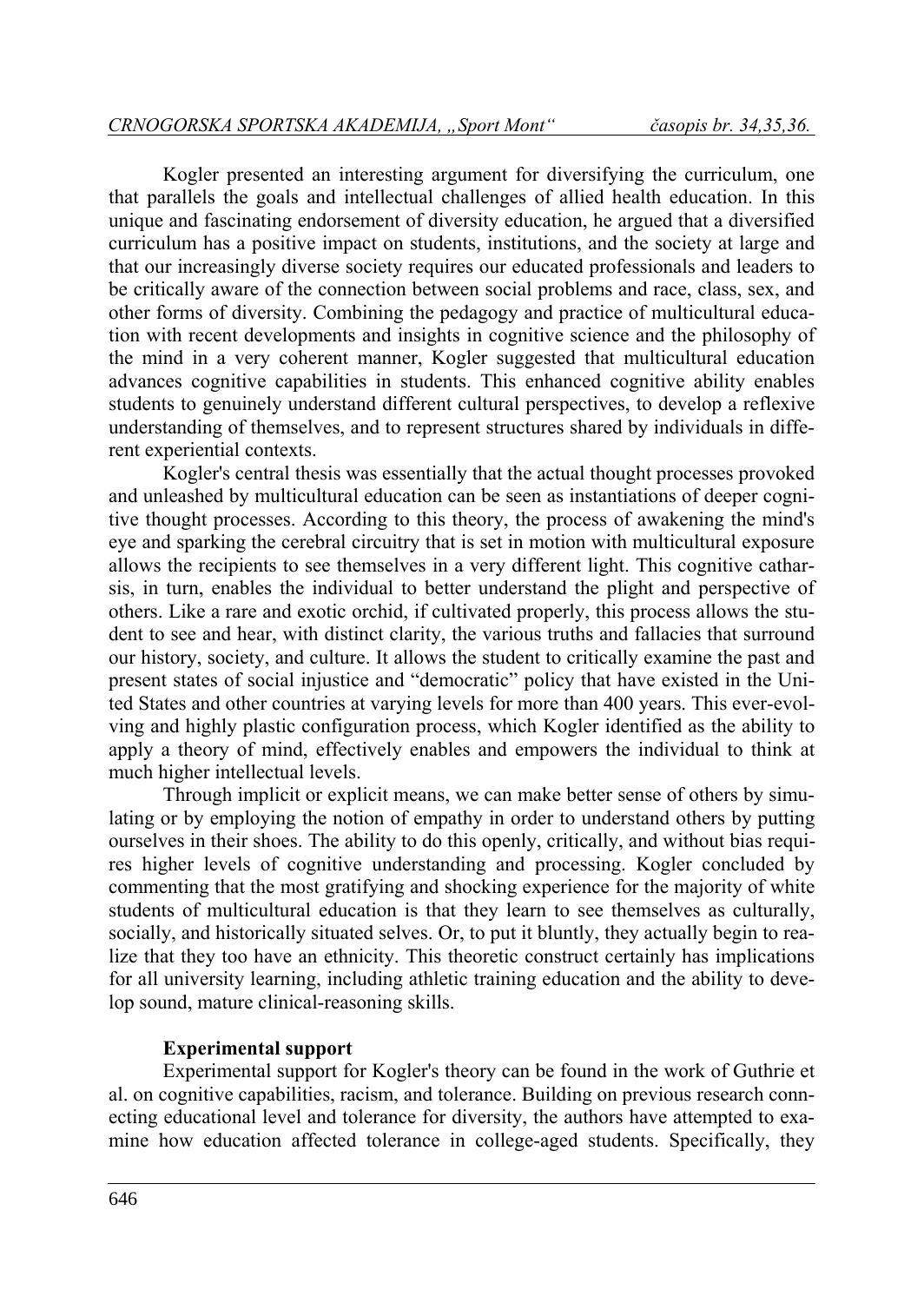intended to examine whether students' levels of intellectual development, represented by their respective levels of reflective thinking, were correlated with levels of prejudice toward African Americans and homosexuals and levels of tolerance. Tolerance has been operationally defined as "the ability to accept individuals for who they are, to appreciate and respect differences, and to empathize." Building upon previous research in stereotyping and prejudice, and the Reflective Judgment Model (as cited in an earlier, 1994 work by King and Kitchener35), Guthrie et al. defined reflective thinking as "…the capacity to make defensible judgments about complex and controversial issues." This theory of intellectual development describes a progression in reasoning skills that takes time, cognitive capacity, and careful nurturing in order to mature properly. As students move from lower to higher stages of learning and understanding, the complexity, sophistication, and comprehensiveness of the judgment process gradually increases. As experiences and varieties of perspectives mount, students progressing through the Reflective Judgment Model are increasingly faced with the complex task of evaluating their knowledge claims and defending their points of view on controversial issues.

Students operating in the early stages of this model (traditional undergraduate students) are said to be in the pre-reflective or quasi-reflective models of thinking. Typically, first-year and even second-year athletic training students exist and operate in this cognitive realm. Reason and thinking are based on the assumption that one gains knowledge through direct, personal observation or through authority figures. In effect, knowledge gained is correct and certain if it comes from an "authoritative source," and the process by which it is gained is passive and rather "a-cognitive." Stereotypes and the pre-reflective judgments that are activated by the formulated stereotypes are similar phenomena according to Guthrie et al. who argued that they are both based on the "…authority of society or common belief, assumed to be correct, and not questioned."

#### **Results**

As students mature intellectually, they pass into the quasi-reflective mode of thinking and begin to recognize that knowledge claims about ill-structured problems contain elements of judgment. They begin to have the intuitive ability to question what they learn but do not yet have the cognitive tools and experiences to make complete sense of complex issues. Thus, they often do not have the confidence to confront their internal dilemmas, and so they can persist, perpetuate, and perplex even further. At this stage, the learner is now more likely to recognize that a stereotype is an inappropriate criterion upon which to base a judgment. Unfortunately, the learner at this stage does not yet have the cognitive tools to prevent stereotype-based reactions and behavioral patterns from manifesting themselves in discreet and even some open situations. Older, more intellectually mature students are usually in the true reflective-thinking stage, characterized by an ability to recognize that their understanding of the world is not "given" and that it requires active construction, critical debate, and subsequent transformation. Reflective thinkers can appreciate that knowledge needs to be understood in the context in which it is generated, that is, within and from the text of their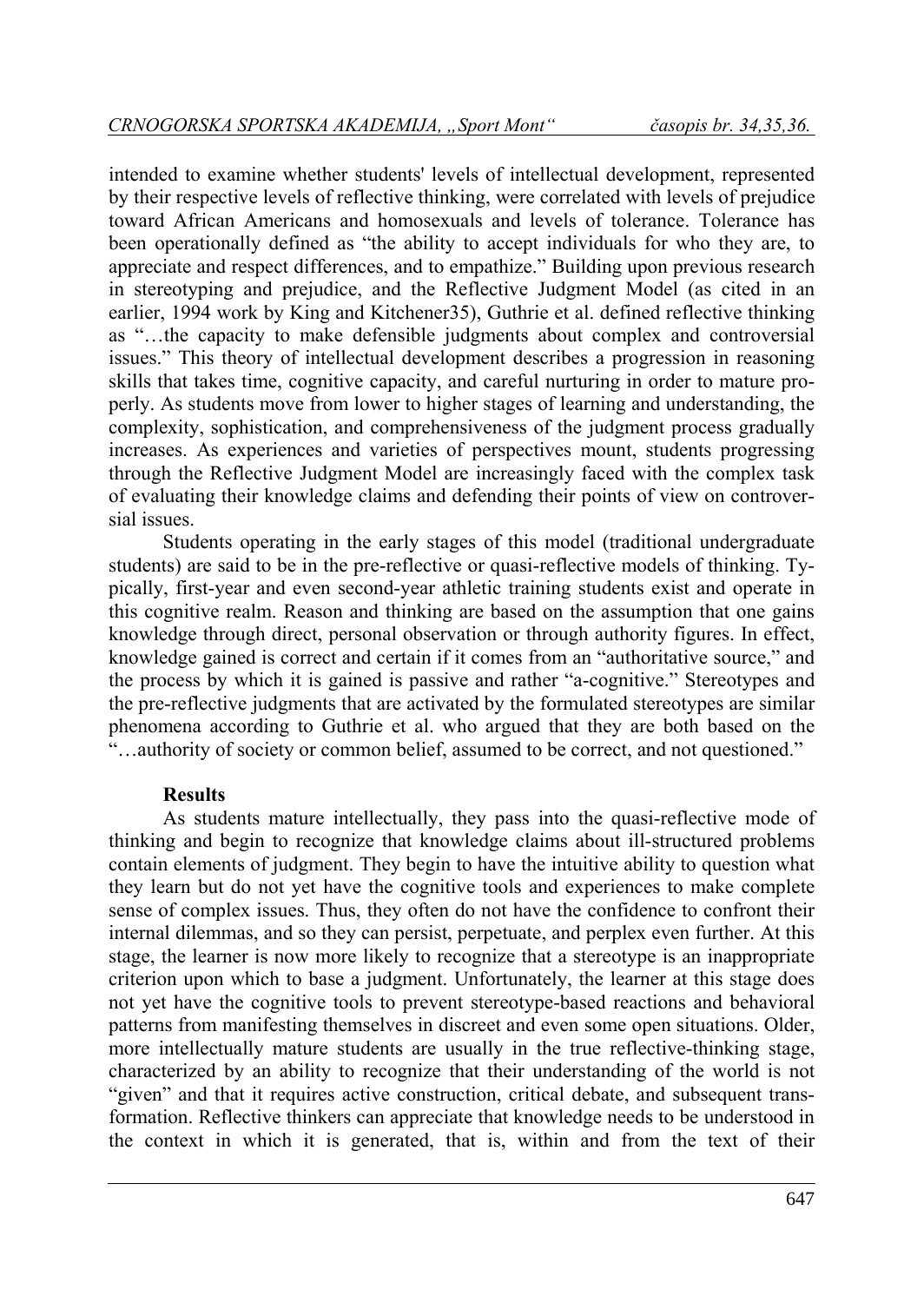experiences and cognitions. This critically reflective and contextual state represents a state that genuinely passionate teachers aspire to in their students and one that health care students must arrive at if they wish to develop effective clinical-reasoning and problem-solving skills.

In an attempt to study this theoretic relationship further, Guthrie et al. hypothesized that the ability to inhibit a stereotypic response was related to the level of intellectual development in the student. After studying 48 university students ranging from freshmen undergraduates to doctoral-level students, they found that intellectual development was significantly related to levels of prejudice toward African Americans and homosexuals and overall tolerance. In contrast, higher levels of prejudice and lower levels of tolerance were found in individuals who demonstrated lower levels of intellectual development. Interestingly, all subjects who scored below the mean value on levels of tolerance demonstrated levels of thinking at or below (prereflective) the quasireflective level. It appeared that the quasireflective level of thinking was the "cutoff point" for developing a more tolerant opinion of other, diverse people and ideas.33 In their conclusion, the authors steadfastly argued that their findings offer preliminary evidence of tolerance for diversity being related to a student's level of reflective judgment. That is, a student's intellectual maturity and depth will have a profound effect on the ways he or she approaches and resolves complex, ill-structured problems, including racism, xenophobia, discrimination, and justice.

### **Conclusion**

Results of these unique and fascinating studies suggest that efforts within higher education to develop and build students' reflective-thinking ability, both in and out of the classroom and across disciplines, can have a strong, positive, and corollary impact on levels of tolerance and prejudice toward other groups. When observed in context with Kogler's model, one can surmise that teaching diversity can improve intellectual development and higher-level thinking, just as teaching critical and reflective thinking through other means and methods can improve levels of tolerance and social awareness. Incidentally, similar results have also been found with advanced mathematics and science students who have been involved in comprehensive multicultural educational experiences. In the words of Chang, who found experimental support for the same phenomenon in his own work, "…enhancing students' ability to think critically about class differences, for example, will also improve one's ability to appreciate cultural pluralism and to analyze inequalities that are manifested through racial, gender, or sexual orientation differences." If this process is done openly, patiently, and systematically, the binary goals of optimizing intellectual maturity and tolerance can be promoted and achieved in a complex, yet simple, symbiotic, and cyclic process of learning and development.

Perhaps teaching athletic training students to think critically about the complex interplay at work between subjective and objective information, between a particular abnormality and its clinical manifestation, and between the evaluation and rehabilitation processes will indirectly help them become more reflective and critical in their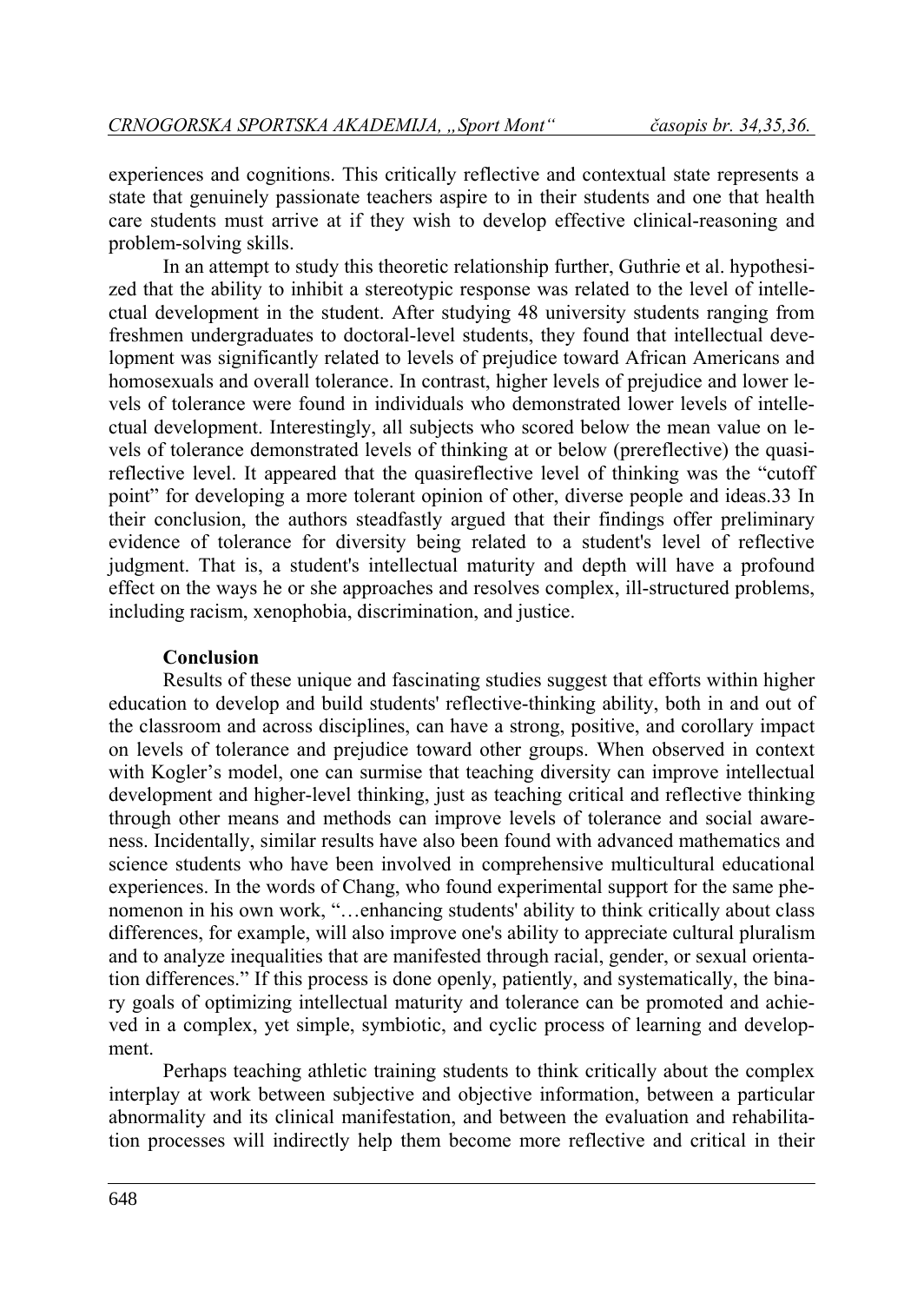thinking. Perhaps this development will indirectly lead to higher levels of tolerance and lower levels of prejudice toward other ethnic groups. Alternatively, perhaps instilling and developing a genuine appreciation and mastery of critical multicultural issues will help with the development of physical and cognitive skills pertaining to the medical and human sciences. Perhaps Kogler was right in stating that by enhancing our students' intellectual development, we can help create a sense of simulation and thus create an opaque perspective of oneness in our students. Perhaps this "assimilability" will help them to better relate to, communicate with, and appreciate all of their respective classmates, colleagues, patients, and community comrades as they progress with their academic, professional, and social lives.

# **References**

Apple, M.W. (1990). Ideology and curriculum (2nd ed.). New York: Routledge.

Aptheker, B. (1993). Teaching about anti-semitism and the legacy of Jewish women. *Women's Studies Quarterly*, 15(3), 63-68.

Banks, J. A. (1993). Multicultural education: Developments, dimensions, and challenges. *Phi Delta Kappan*, 75, 22-28.

Banks, J. (1996). Multicultural education, transformative knowledge and action. New York: Teachers College Press.

Banks, J.A. (2008). An introduction to multicultural education. Boston: Allyn & Bacon.

Banks, J. A., & Banks, C.A.M. (Eds.). (2007). Multicultural education: Issues and perspectives. Hoboken, NJ: Wiley.

Bennett, C. (1999). Comprehensive multicultural education, theory and practice. Boston: Allyn and Bacon.

Darling-Hammond, L. (2005). Teaching as a profession: Lessons in teacher preparation and professional development. *Phi Delta Kappan,* 87(3), 237-240.

Freire, P. (1998). Pedagogy of freedom: Ethics, democracy, and civic courage. Landham, MD: Rowman & Littlefield.

Gay, G. (2004). Curriculum theory and multicultural education. In J.A. Banks & C.A.M. Banks (Eds.), *Handbook of research on multicultural education.* (30-49). San Francisco: Jossey-Bass.

Giroux, H.A. (1983). Theory and resistance in education. Boston: Bergin & Garvey.

Giroux, H. (1988a). Schooling and the struggle for public life: Critical pedagogy in the modern age. Minneapolis: University of Minnesota Press.

Giroux, H. (1988b). Teachers and intellectuals: Toward a critical pedagogy of learning. Boston: Bergin and Garvey.

Grossberg, L. (1994). Introduction: Bringin' it all back home—Pedagogy and cultural studies. New York: Routledge.

Kanpol, B. (1995). Multiculturalism and empathy: Border pedagogy of solidarity. Westport: Bergin & Garvey.